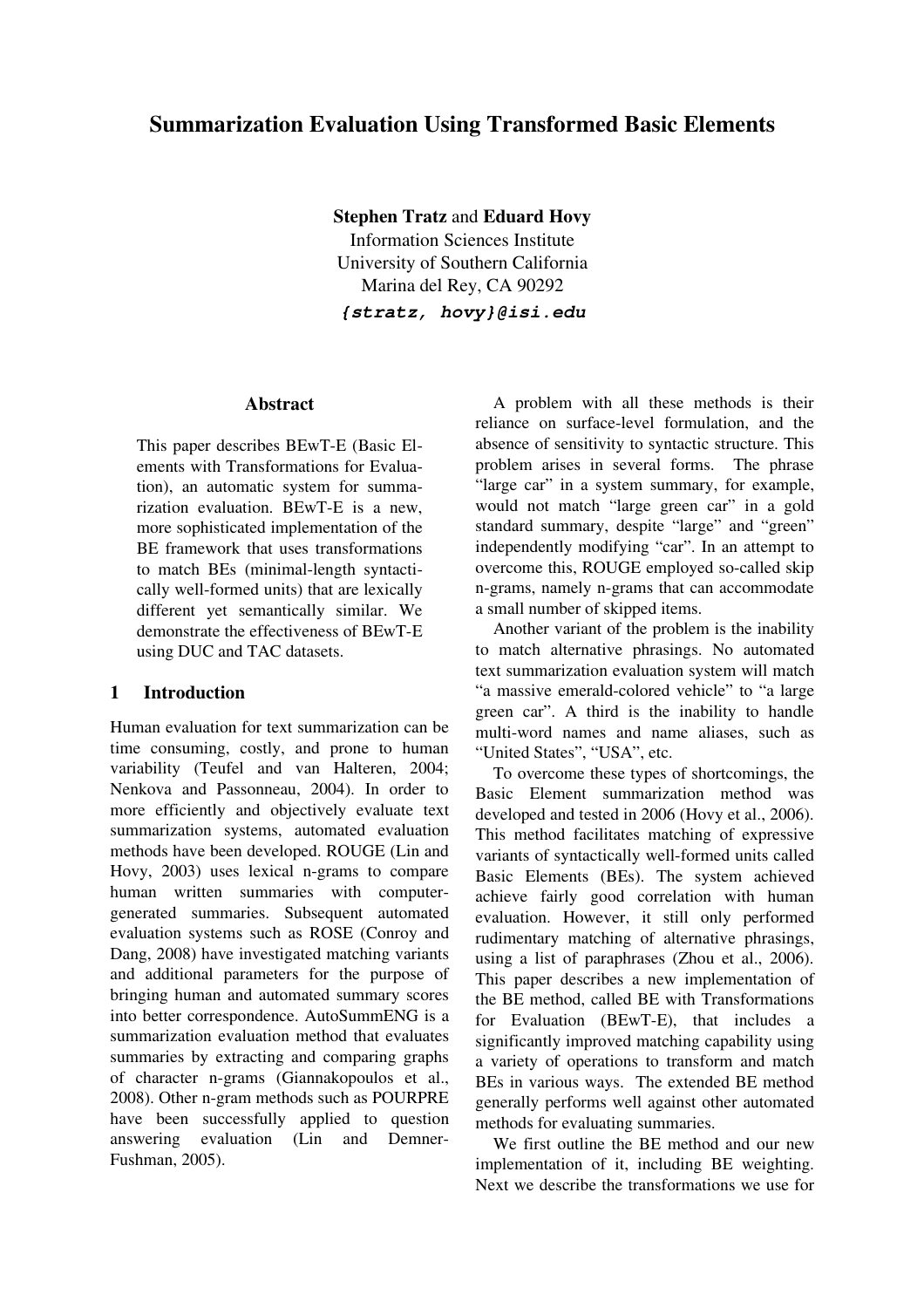more powerful matching. Finally, we describe the system's performance on previous Document Understanding Conference (DUC) data as well as Text Analysis Conference (TAC) data.

## 2 The Basic Element Method

The intuition behind Basic Elements is to decompose summaries to lists of minimal-length syntactically well-defined units (BEs) and then to compare the two lists to obtain a similarity score. Five issues must be addressed:

- What is the nature of a minimal unit (BE)?
- How are BEs extracted?
- How should each BE be weighted?
- How should matches be determined?
- How should the matches be combined into an overall score?

As described in (Hovy et al., 2005), each BE is a syntactic unit (a single word or multi-word phrase; a modifier-head pair, etc.). In the new implementation, each BE consists of a list of one to three words and their associated parts-ofspeech or NER type. Examples of these include:

- Unigram BEs: all nouns, verbs, and adjectives found in the summary
- Bigram BEs: subject+verb, verb+object, headnoun+headnoun\_of\_appositive, verb+adverb, adj+noun, verb+adjective, prenominal\_noun+head\_noun, possessor+head\_noun, verb+particle.
- Trigram BEs: two head words connected via a preposition

## 3 Comparing Summaries

## 3.1 Extracting BEs

In order to extract the BEs, we first parse the summaries using the Charniak parser (Charniak and Johnson, 2005), identify named entities using the LingPipe NER system (Baldwin and Carpenter), and then extract the BEs using a series of Tregex rules (Levy and Andrew, 2006). Tregex rules can be thought of as regular expressions over trees. Examples of the Tregex rules used by BEwT-E and the BEs they produce for a sample sentence are given in Figure 1.

If a token identified for extraction by a BE extraction rule falls within a string recognized by a Named Entity Recognition (NER) system as an entity, the entire named entity string is extracted in place of the word.

During the extraction process, it is possible that several identical BEs may be extracted from the same document. Since duplicate BEs do not, by themselves, convey much information about the content of a summary, we experimented both with and without including duplicates.

John's cat drank milk. Charniak parse:  $(S1 (S (NP (NP (NNP John) (POS 's)) (NN cat)) (VP$  $(VBD$  drank)  $(NP (NN$  milk $))) (..))$ Rule Name: Verb to NPHead Tregex:VP  $\left[ \langle 2 \# \_x = x \& 1$  (NP  $\langle 2 \# \_y$  !POS=y)] Tokens to Extract: xy Extracted BEs: drank|VBD+milk|NN Rule Name: Possessor of NPHead Tregex:  $NP$  [<  $(NP \leq \# (POS \$  - \_=x)) &  $\leq \#$  \_=y] Tokens to Extract: xy Extracted BEs: John|Person+cat|NN

Figure 1. Example sentence, its Charniak parse, and the output from two BE extraction rules.

## 3.2 Weighting BEs

In weighting the BEs, a basic assumption to date has been that a fragment of content mentioned in several reference summaries is more important, and should weigh more, than a fragment mentioned in only one. In manual studies, both Teufel and van Halteren (2004) and Nenkova and Passonneau (2005; the Pyramid Method) adopt the 'popularity score' rule: a fragment (called SCU or semantic content unit in the latter) is assigned points equal to the number of reference summaries containing it.

We experimented with three different weighting methods that use the number of reference summaries in which a BE occurs in order to determine its weight. The three weighting schemes are *binary* (each matched reference BE is worth 1 regardless of the number of summaries containing it), *root* (the BE weight is equal to the square root of the number of references containing it), and *total* (the BE score accrues 1 point for each reference summary containing it).

## 3.3 Transformations Definition

The focus of our work is the matching and tallying of BEs from system and human summaries. The original BE system matched primarily by lexical identity and was later expanded by paraphrase substitution using a large list of paraphrase alternatives extracted from a machine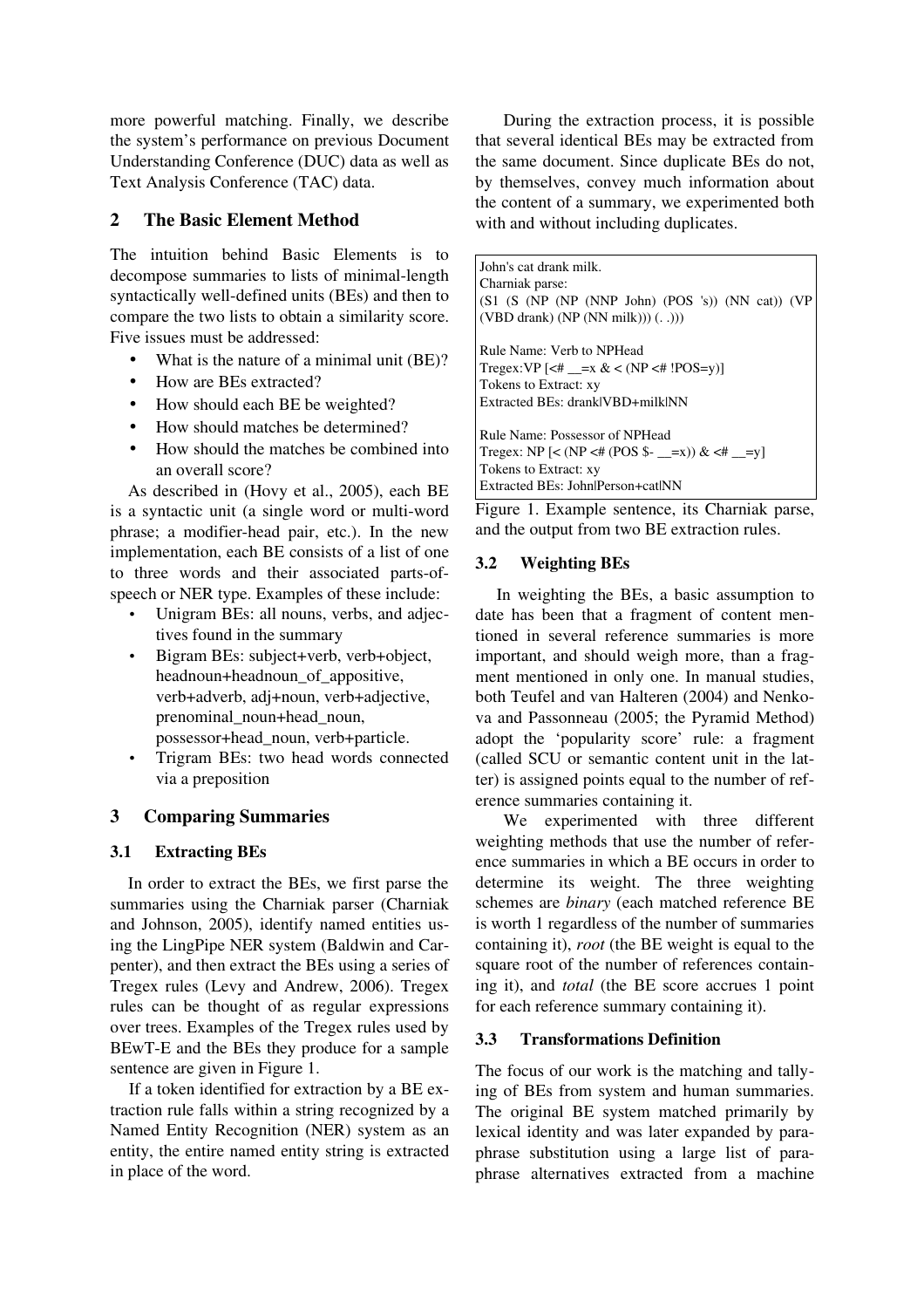translation system (Zhou et al., 2006). However, it is usually possible to express similar information using a wide variety of differences. Recognizing such matches typically requires humans. No automated system today can recognize all variants and know which degrees of semantic similarity they express.

Nonetheless, one can make inroads in addressing this problem automatically. BEwT-E uses a set of transformations to match BEs that convey similar semantic content yet are lexically different. What exactly constitutes acceptable similarity is captured by the transformations used by BEwT-E, which are listed below.

*Add/Drop Periods:* Abbreviations can often occur with or without periods. To handle this, this transformation adds or drops periods. This transformation enables BEs like "U.S.A.|Location" and "USA|Location" to match.

*Noun Swapping for ISA type rules:* Some BE extraction rules, such as the rule for handling appositives, extract a pair of nouns that are expected to exhibit an IS-A relationship. Since the order of these nouns is unimportant, this transformation allows the BEs to match even if the nouns are in reverse order. For example, this transformation enables "Phelps|Person+swimmer |NN" to match "swimmer|NN+Phelps|Person".

*Prenominal Noun*  $\leftrightarrow$  *Prepositional Phrase:* This transformation converts BEs such as "Iraq|Location+invasion|NN" into similar BEs such as "invasion|NN\_of|IN\_Iraq|Location", or vice versa.

*Nominalization:* This transformation is similar to the denominalization transformation except it operates in the opposite direction. For example, this transformation lets "gerbil|NN\_hibernated|VBD" match "hibernation|NN+of|IN+gerbil|NN".

*Denominalization:* It is common for one reference to an event to occur in the form of a verb while another reference to the same event occurs as a noun. To transform BEs from the noun form back to the verb form, this transformation utilizes the "derivationally related form" relationship links in WordNet (Miller et al., 1990). For example, this transformation enables the BE "rejection|NN+of|IN+John|Person" to match either "John|Person+reject|VB" or "reject|VB+John| Person".

*"Role" Transform:* In some sentences, the role a person plays appears as a prenominal noun next to his/her name while in other sentences the person is observed performing the action associated with the role. This transformation was created to handle these situations. For example, this transformation enables BEs "Barry\_Bonds|Person+hit |VBD" and "hitter|NN+Barry\_Bonds|Person" to match. In order to do this, it uses the "derivationally related form" relationship links in WordNet.

*Adjective to Adverb:* This transformation converts BEs with an adjective and an event word such as "quick|JJ+at|IN+coronating|VBG", "quick|JJ+coronation|NN", into similar BEs with a verb and adverb such as "quickly|RB+coronate| VB". Derivationally related form WordNet links are used to obtain the new verb part.

*Adverb to Adjective:* This transformation performs the opposite function as the Adjective to Adverb transformation. To map from adverbs to adjectives, it uses pertainym WordNet links.

*Pronoun Transform:* Pronouns are commonly used in place of more specific references, presenting problems for NLP systems. This transform allows personal pronouns to match person names and the plural pronouns "they" and "them" to match organization names and plural nouns. Thus, "Alcoa|Organization" could match "they|PRP" and "John" could match "he|PRP".

*Name Shortener/Expander:* This transformation transforms entity names so that BEs like "John\_ B Smith|Person" can match BEs like "Smith| Person", "John|Person" or "John\_Smith|Person" and organization names like "Google|Organization" can match "Google\_Inc|Organization".

*Abbreviations/Acronyms:* BEwT-E has a transformation that enables matching abbreviations with their expanded form. This transformation consists of two parts. This first part is simply a lookup list of common abbreviations that includes lists of person titles, street names, states, provinces, measurements, and countries. The second part is a block of code capable of generating some of the most likely abbreviations for per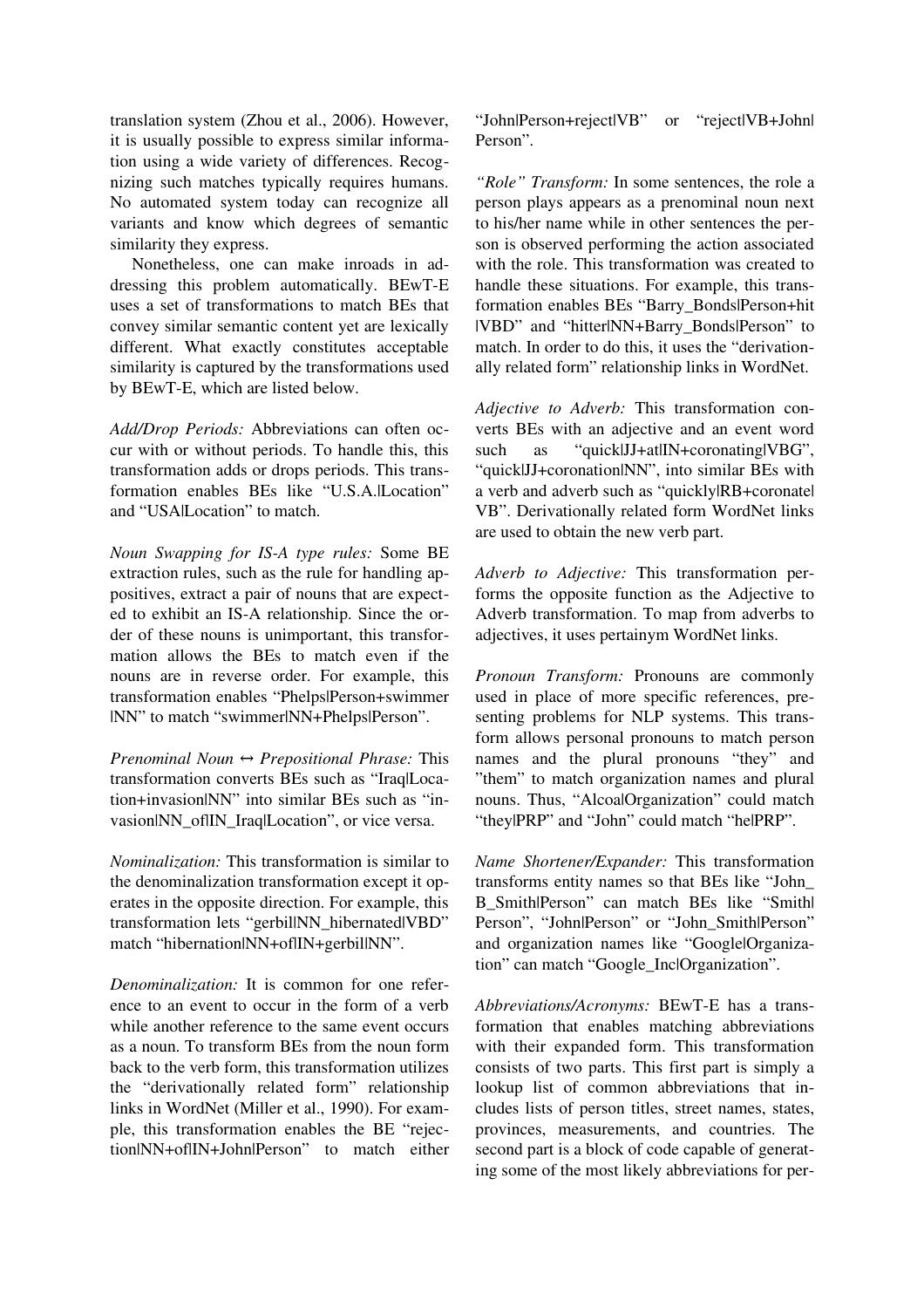sons, organizations, and locations. This transformation enables "UNINNP" to match "United\_ Nations|Organization".

*Lemmatization/Delemmatization:* Words in BEs can be transformed so that they match regardless of tense and number. For example, this transformation enables "green|JJ+plants|NNS" to match "green|JJ+plant|NN".

*Synonyms:* This transformation matches nouns, verbs, and adjectives to their synonyms using WordNet. Words are assumed to be instances of their most frequent sense. For example, this transformation enables "drink|VB+potion|NN" to match "imbibe|VB+potion|NN".

*Hypernym/Hyponym:* This transformation uses WordNet hypernyms and hyponyms to generalize/specialize nouns and verbs so that BEs like "newspaper|NN" and "press|NN" can match. This transformation treats person, organization, and location entities identified by the NER system as "person|NNP", "organization|NNP", and "location|NNP", respectively. For now, this transformation is limited to just the immediate parent and child sense nodes in the WordNet hierarchy. As with the other WordNet-based transformations, BEwT-E assumes each word is an instance of its most frequent sense.

Pertainyms Transform: Using pertainym and "derivationally related form" relationship links in WordNet, this transform enables BEwT-E to match BEs like "America|Location" to "American|JJ" and "biological|JJ+instruments|NNS" to "biology|NN+instruments|NNS".

*Membership Meronym/Holonym Transform:* Unfortunately, due to limitations of WordNet, there are cases when the "pertainyms" transformation does not perform as many transformations as one would expect. By using membership meronym and holonym links from capitalized entries in WordNet, this transformations enables BEwT-E to match BEs like "ChinalLocation+peoplel NNS" and "Chinese|JJ+people|NNS".

*Preposition Generalization:* The Preposition Project has produced a sense inventory of English prepositions (Litkowski and Hargraves, 2005). This was used to create a list of all legal preposition mappings so that prepositions could be expanded. For example, this transformation enables "man|NN+from|IN+La\_Mancha|Location" to match "man|NN+of|IN+La\_Mancha|Location". If BEwT-E utilized a preposition sense disambiguation system, this transformation could be further restricted.

Many of these transformations can be applied more or less aggressively. For example, synonym lookups and generalization could be limited only to bigram and trigram BEs and/or could use all available WordNet senses instead of just the most frequent sense. Exploring the potential and risks of such degrees is an interesting subject for future research. In the system to date, we have tried to keep the transformations simple.

## 3.4 Transformations Implementation

The application of the transformations occurs during a step between BE extraction and the overall score computation. Each summary is processed separately.

First, a reference BE pool of all the BEs extracted from the references for a particular summary is constructed. This pool is the complete set of BEs that other BEs may be mapped to.

Before a summary's BEs are passed individually through the pipeline, the summary's BEs and the reference BEs are passed into a reinitialization method of each of the transformations. The purpose of this method call is to give the name shortener/expander, abbreviation, and pronoun replacement transformations a chance to build up a set of legal term substitutions so that they will operate more efficiently on the individual BEs.

After the transformations have been reinitialized, each BE for the current summary is passed through the transformation pipeline. A diagram of the transformation pipeline is given in Figure 2. Any transformed versions of the BE are passed into the subsequent transformation. The transformed versions of the original BEs that match at least one of the BEs in the reference set are saved along with the list of transformations used to produce them.

To reduce the number of computations performed, a list of the transformed versions of a BE is maintained along with the list of  $set(s)$  of transformations used to produce each transformed version. If a transformed version of a BE is identical to a previous production and uses a superset of the transformations used in the previ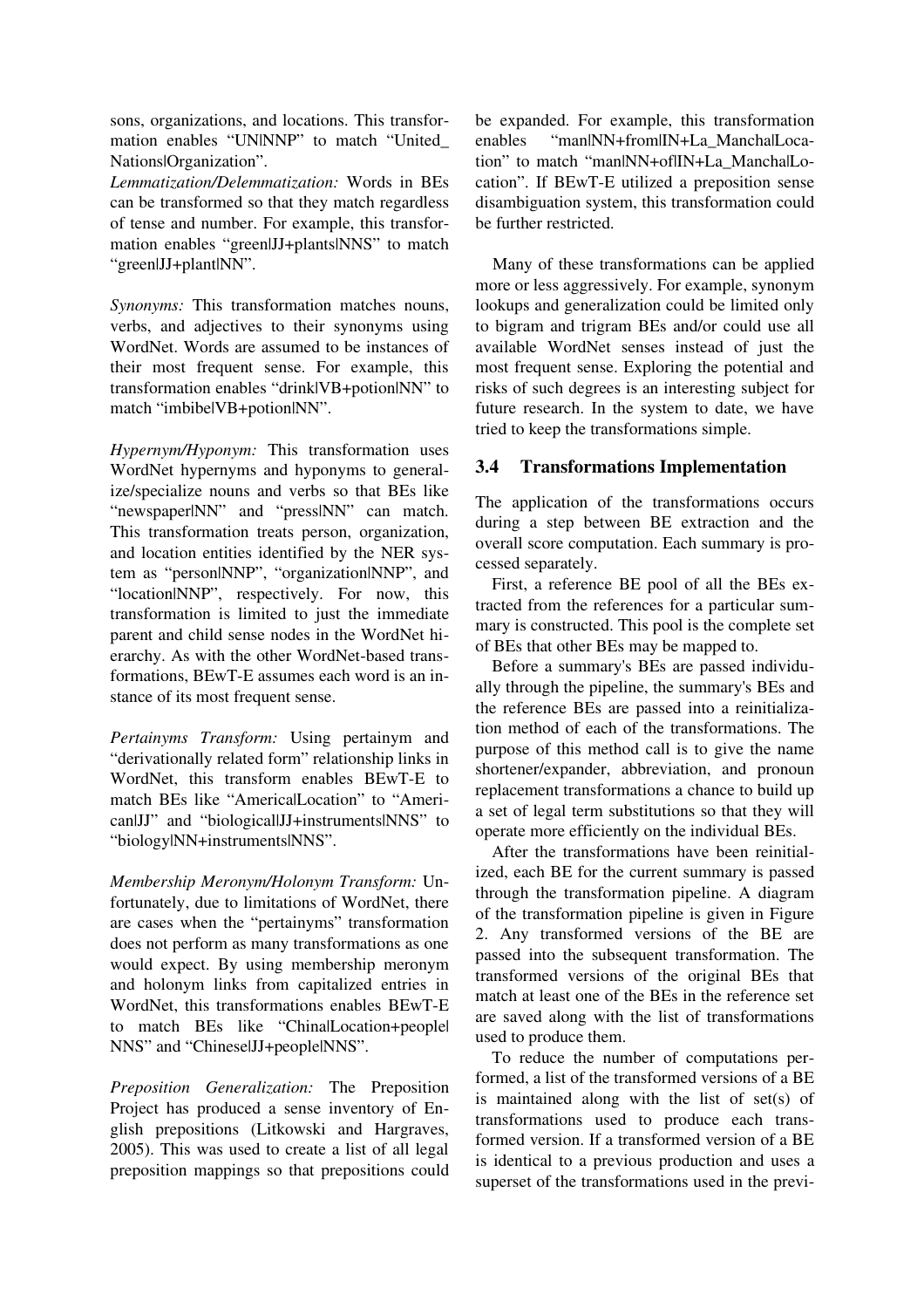ous production, the new production will be ignored and not passed to the next transformation.

Many possible transformation orderings exist. The current order is based upon human intuition. The noun swap and period modification transformations, which are unlikely to make mistakes but may positively affect the outcome of later transformations are first. Following these are the transformations that affect a BE's structure, including the transformations that may result in a combination of added/removed central preposition, changed parts-of-speech, and/or changed word position. These were placed before the simple term substitution transformations under the assumption that the reverse order would be more error prone. The remaining transformations only affect individual terms within the BEs. These transformations start with ones related to names, including the name shortener/expander, pronoun, and abbreviations and then lead into the transformations that use simple WordNet or preposition substitutions. Finally, the "delemmatize" transformation ends the pipeline. The impact of transformation order is an area for future research.



Figure 2. Diagram of pathways through the BE  $transformation$   $pipeline$ .  $'L'$  and  $'R'$  indicate whether the transformation is limited to the leftmost or rightmost word in the BE.

#### 3.5 Computing the Overall Score

After undergoing several transformations, a single BE may match several of the reference summary's BEs. These reference summary BEs may have different weights based upon their frequency in the reference summaries and, in future versions of BEwT-E, the matching may have a value less than 1.0 if a transformation was required to perform the match. This complicates the scoring process because, in computing the comparison score between two summaries, no BE is allowed to match or be matched multiple times.

The BE matching problem is essentially an instance of the weighted assignment problem and the unnormalized formula is expressed mathematically in Figure 3. The BE weighting function W determines the weight of the reference BE and is discussed in Section 3.2. The comparison function C returns a measure of how similar a pair of BEs is. Currently, C always returns 1.0 even though parameters exist for adjusting the similarity of the match based upon the set of transforms used to produced it. In the future, these parameters may be tuned.

BEwT-E implements a successive shortest paths (also know as shortest augmenting paths) algorithm to find the optimal BE matching. For more information regarding using successive shortest paths for solving assignment problems see (Enquist, 1982).

The total value of the matching is normalized by the total weight of the reference summary's BEs. Thus, BEwT-E score is essentially a recalloriented measure.

$$
\begin{aligned}\n\textit{maximize} & \sum_{i=0}^{N} \sum_{j=i}^{M} C(i,j) W(j) x_{ij} \\
\textit{subject to} \\
& \sum_{i=0}^{N} x_{ij} \in [0,1] \textit{foralljwhere } i \leq j \leq M \\
& \sum_{j=0}^{M} x_{ij} \in [0,1] \textit{foralliwhere } 0 \leq i \leq N \\
& x_{ij} \in [0,1]\n\end{aligned}
$$

Figure 3. Problem of calculating unnormalized comparison score between two BE sets using comparison and weighting functions C and W.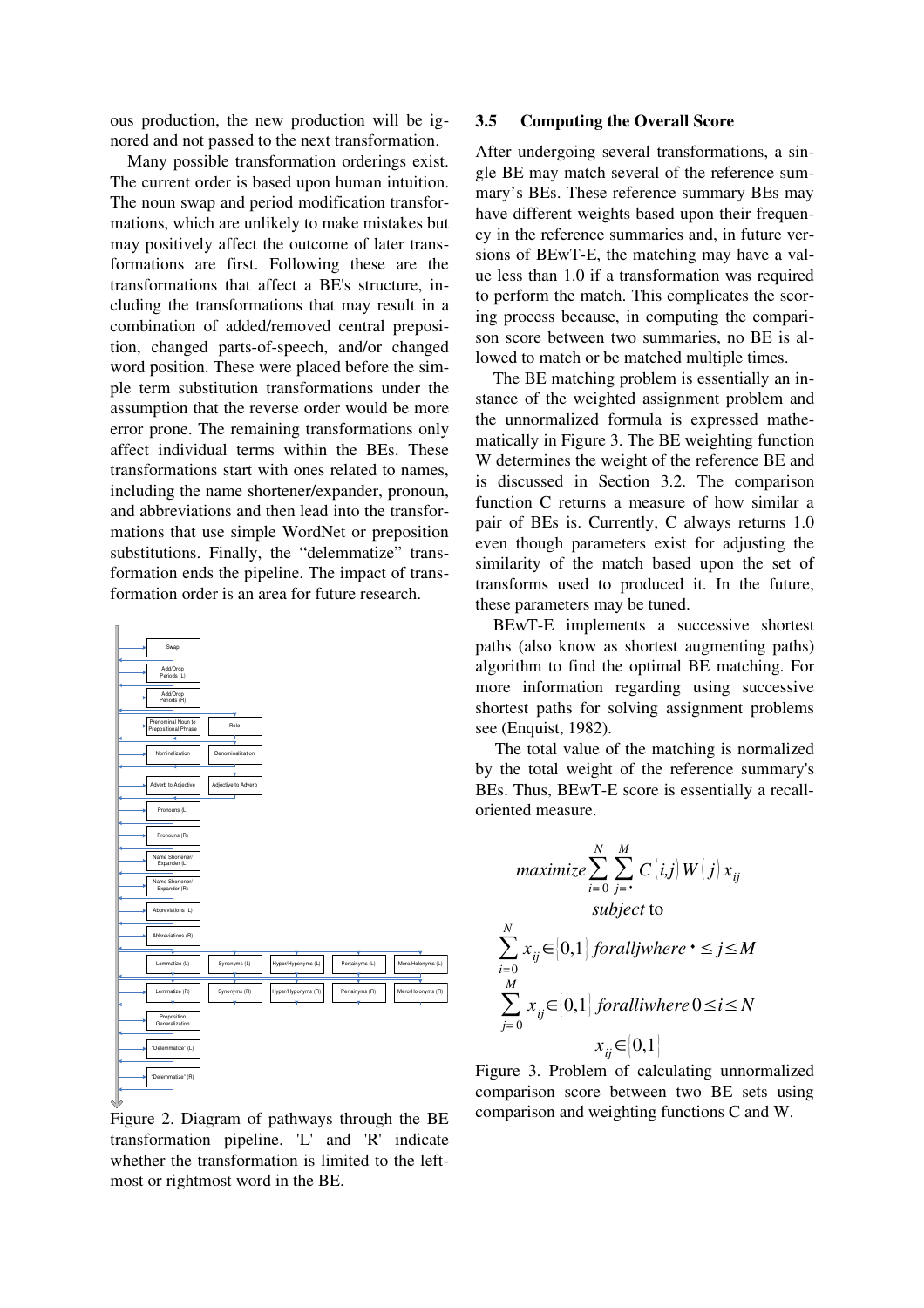#### 3.6 Multiple References

In order to calculate a BEwT-E score when multiple references are available, we compare the peer summary against each of the reference summaries and consider the highest score to be the multi-reference score. However, to account for the fact that comparing a reference summary against itself would result in a perfect score and not comparing it against itself would mean the summary was compared against fewer references than the automatic peers, jackknifing was used and is enabled by default. This involves creating N subsets of the N reference summaries, each of which is missing one reference. The score for each peer summary is then calculated by taking the average of the multi-reference scores produced by using these N different subsets.

### 4 Evaluation

#### 4.1 Performance on DUC05-07

To evaluate BEwT-E, we conducted a number of experiments using Document Understanding Conference (DUC) datasets from 2005–2007. For the 45–50 topics in each of these DUC evaluations, automated systems generated summaries of at most 250 words. Human judges then assigned a score to each system-generated summary by comparing it to the four or more gold standard reference summaries created by humans for each topic.

Our aim is to produce scores that correlate well with average human-produced score and/or rankings of the systems that participated in the DUCs. We compare our system's performance on these datasets with other systems such as the original BE system, ROUGE, and AutoSummENG. We use the Pearson correlation coefficient to measure agreement with the scores and the Spearman coefficient to measure correlation with the rankings.

In Tables 1 to 3, we present the results for the DUC 2005–2007 datasets. The *d* and *nd* suffixes indicate whether or not duplicate BEs were included. The *bin*, *root*, and *tot* suffixes indicate the BE weighting scheme (*binary*, *root*, or *total*) used. The *off*, *on*, and *aeh* suffixes indicate whether the transformations are off, on, or if all transformations except the hypernym/hyponym transformation are on. The reason for leaving out the hypernym/hyponym transformation is given in Section 4.3. Bold scores are statistically significant at .01 while scores in italics are significant at .05. Scores with grayed cells are significantly different from those for the original BE scorer at .05 or better. AutoSummENG05 and AutoSummENG06 use parameters estimated from DUC05 and DUC06, respectively.

| <b>DUC2007</b>     | Spearman |       |         | Pearson |       |       |
|--------------------|----------|-------|---------|---------|-------|-------|
| Peers included     | All      | Auto  | Hu      | All     | Auto  | Hu    |
| BEwT-E.nd.bin.aeh  | 0.937    | 0.873 | 0.480   | 0.944   | 0.881 | 0.567 |
| BEwT-E.nd.rt.aeh   | 0.936    | 0.871 | 0.474   | 0.946   | 0.875 | 0.608 |
| BEwT-E.nd.tot.aeh  | 0.932    | 0.858 | 0.554   | 0.948   | 0.868 | 0.647 |
| BEwT-E.d.bin.aeh   | 0.932    | 0.866 | 0.351   | 0.915   | 0.875 | 0.499 |
| BEwT-E.d.rt.aeh    | 0.923    | 0.846 | 0.345   | 0.909   | 0.867 | 0.518 |
| BEwT-E.d.tot.aeh   | 0.924    | 0.848 | 0.369   | 0.902   | 0.859 | 0.522 |
| BEwT-E.nd.bin.on   | 0.931    | 0.860 | 0.505   | 0.941   | 0.867 | 0.581 |
| BEwT-E.nd.rt.on    | 0.933    | 0.861 | 0.560   | 0.944   | 0.863 | 0.621 |
| BEwT-E.nd.tot.on   | 0.926    | 0.845 | 0.554   | 0.947   | 0.858 | 0.660 |
| BEwT-E.d.bin.on    | 0.921    | 0.841 | 0.375   | 0.915   | 0.867 | 0.499 |
| BEwT-E.d.rt.on     | 0.917    | 0.832 | 0.369   | 0.909   | 0.862 | 0.497 |
| BEwT-E.d.tot.on    | 0.916    | 0.830 | 0.345   | 0.902   | 0.857 | 0.489 |
| BEwT-E.nd.bin.off  | 0.937    | 0.872 | 0.480   | 0.942   | 0.882 | 0.560 |
| BEwT-E.nd.rt.off   | 0.937    | 0.871 | 0.560   | 0.945   | 0.875 | 0.614 |
| BEwT-E.nd.tot.off  | 0.934    | 0.862 | 0.597   | 0.948   | 0.866 | 0.663 |
| BEwT-E.d.bin.off   | 0.929    | 0.860 | 0.332   | 0.917   | 0.867 | 0.490 |
| BEwT-E.d.rt.off    | 0.927    | 0.854 | 0.369   | 0.911   | 0.856 | 0.511 |
| BEwT-E.d.tot.off   | 0.925    | 0.850 | 0.369   | 0.904   | 0.846 | 0.526 |
| Original BE        | 0.942    | 0.885 | 0.424   | 0.906   | 0.861 | 0.551 |
| AutoSummENG05      | 0.925    | 0.842 | 0.659   | 0.966   | 0.871 | 0.673 |
| AutoSummENG06      | 0.935    | 0.864 | 0.615   | 0.964   | 0.880 | 0.649 |
| ROUGE <sub>2</sub> | 0.929    | 0.869 | 0.031   | 0.911   | 0.878 | 0.412 |
| ROUGESU4           | 0.908    | 0.827 | $-.135$ | 0.877   | 0.831 | 0.259 |

Table 1. System-level of correlation of BEwT-E and average content for DUC 2007 by peer type.

| <b>DUC2006</b>    | Spearman |       |       | Pearson |       |       |
|-------------------|----------|-------|-------|---------|-------|-------|
| Peers included    | All      | Auto  | Hu    | A11     | Auto  | Hu    |
| BEwT-E.nd.bin.aeh | 0.932    | 0.868 | 0.475 | 0.943   | 0.877 | 0.497 |
| BEwT-E.nd.rt.aeh  | 0.931    | 0.865 | 0.475 | 0.945   | 0.878 | 0.497 |
| BEwT-E.nd.tot.aeh | 0.927    | 0.858 | 0.432 | 0.947   | 0.877 | 0.497 |
| BEwT-E.d.bin.aeh  | 0.904    | 0.808 | 0.445 | 0.901   | 0.829 | 0.460 |
| BEwT-E.d.rt.aeh   | 0.894    | 0.789 | 0.407 | 0.888   | 0.819 | 0.438 |
| BEwT-E.d.tot.aeh  | 0.893    | 0.786 | 0.358 | 0.873   | 0.810 | 0.402 |
| BEwT-E.nd.bin.on  | 0.930    | 0.862 | 0.475 | 0.936   | 0.875 | 0.483 |
| BEwT-E.nd.rt.on   | 0.925    | 0.852 | 0.475 | 0.941   | 0.877 | 0.500 |
| BEwT-E.nd.tot.on  | 0.929    | 0.862 | 0.475 | 0.946   | 0.878 | 0.516 |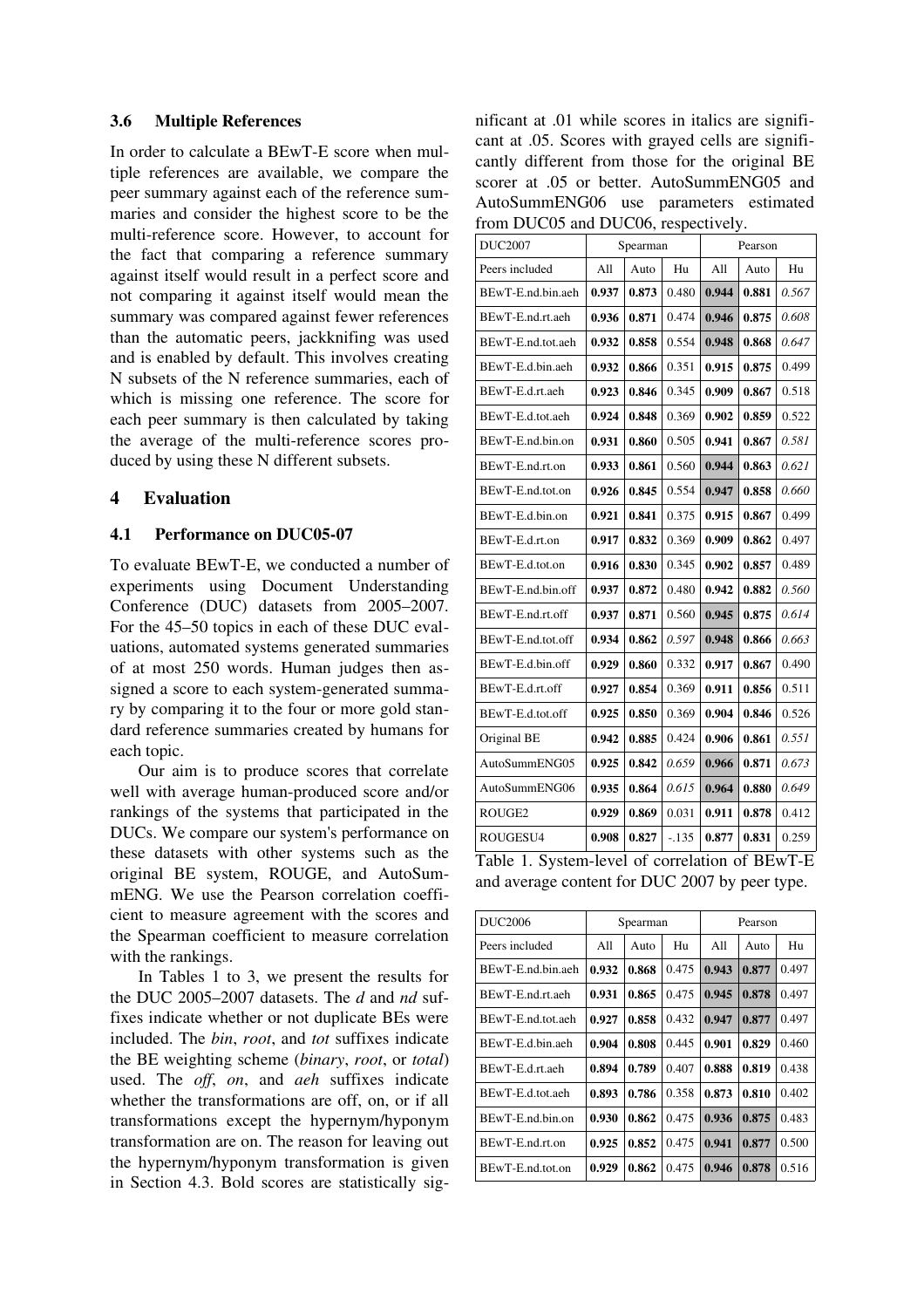| BEwT-E.d.bin.on    | 0.904 | 0.807 | 0.463 | 0.893 | 0.833 | 0.450 |
|--------------------|-------|-------|-------|-------|-------|-------|
| BEwT-E.d.rt.on     | 0.898 | 0.796 | 0.426 | 0.881 | 0.823 | 0.436 |
| BEwT-E.d.tot.on    | 0.895 | 0.792 | 0.309 | 0.869 | 0.815 | 0.406 |
| BEwT-E.nd.bin.off  | 0.929 | 0.860 | 0.475 | 0.944 | 0.884 | 0.520 |
| BEwT-E.nd.rt.off   | 0.928 | 0.859 | 0.475 | 0.946 | 0.884 | 0.529 |
| BEwT-E.nd.tot.off  | 0.927 | 0.856 | 0.475 | 0.946 | 0.880 | 0.543 |
| BEwT-E.d.bin.off   | 0.905 | 0.809 | 0.482 | 0.899 | 0.833 | 0.506 |
| BEwT-E.d.rt.off    | 0.893 | 0.785 | 0.482 | 0.886 | 0.818 | 0.514 |
| BEwT-E.d.tot.off   | 0.887 | 0.775 | 0.364 | 0.871 | 0.805 | 0.501 |
| Original BE        | 0.898 | 0.797 | 0.432 | 0.884 | 0.782 | 0.571 |
| AutoSummENG05      | 0.937 | 0.871 | 0.759 | 0.967 | 0.891 | 0.715 |
| AutoSummENG06      | 0.935 | 0.870 | 0.648 | 0.966 | 0.904 | 0.684 |
| ROUGE <sub>2</sub> | 0.885 | 0.767 | 0.469 | 0.897 | 0.836 | 0.642 |
| ROUGESU4           | 0.898 | 0.790 | 0.741 | 0.877 | 0.850 | 0.695 |

Table 2. System-level of correlation of BEwT-E and average content for DUC 2006 by peer type.

| <b>DUC2005</b>    | Spearman |       |       | Pearson |       |       |
|-------------------|----------|-------|-------|---------|-------|-------|
| Peers included    | All      | Auto  | Hu    | All     | Auto  | Hu    |
| BEwT-E.nd.bin.aeh | 0.941    | 0.875 | 0.709 | 0.982   | 0.890 | 0.554 |
| BEwT-E.nd.rt.aeh  | 0.943    | 0.878 | 0.782 | 0.985   | 0.892 | 0.648 |
| BEwT-E.nd.tot.aeh | 0.946    | 0.885 | 0.758 | 0.986   | 0.895 | 0.723 |
| BEwT-E.d.bin.aeh  | 0.936    | 0.865 | 0.673 | 0.977   | 0.899 | 0.508 |
| BEwT-E.d.rt.aeh   | 0.931    | 0.856 | 0.636 | 0.979   | 0.899 | 0.568 |
| BEwT-E.d.tot.aeh  | 0.926    | 0.846 | 0.576 | 0.979   | 0.899 | 0.599 |
| BEwT-E.nd.bin.on  | 0.940    | 0.876 | 0.648 | 0.977   | 0.880 | 0.528 |
| BEwT-E.nd.rt.on   | 0.941    | 0.875 | 0.697 | 0.982   | 0.885 | 0.622 |
| BEwT-E.nd.tot.on  | 0.942    | 0.877 | 0.721 | 0.984   | 0.889 | 0.705 |
| BEwT-E.d.bin.on   | 0.928    | 0.851 | 0.527 | 0.972   | 0.894 | 0.492 |
| BEwT-E.d.rt.on    | 0.929    | 0.854 | 0.552 | 0.976   | 0.897 | 0.548 |
| BEwT-E.d.tot.on   | 0.923    | 0.842 | 0.467 | 0.976   | 0.898 | 0.572 |
| BEwT-E.nd.bin.off | 0.944    | 0.882 | 0.709 | 0.981   | 0.892 | 0.550 |
| BEwT-E.nd.rt.off  | 0.941    | 0.875 | 0.758 | 0.984   | 0.895 | 0.648 |
| BEwT-E.nd.tot.off | 0.939    | 0.869 | 0.794 | 0.986   | 0.897 | 0.728 |
| BEwT-E.d.bin.off  | 0.936    | 0.867 | 0.648 | 0.977   | 0.894 | 0.506 |
| BEwT-E.d.rt.off   | 0.933    | 0.860 | 0.636 | 0.978   | 0.890 | 0.566 |
| BEwT-E.d.tot.off  | 0.917    | 0.828 | 0.479 | 0.977   | 0.885 | 0.582 |
| Original BE       | 0.926    | 0.840 | 0.758 | 0.976   | 0.882 | 0.656 |
| AutoSummENG05     | 0.929    | 0.840 | 0.936 | 0.977   | 0.885 | 0.878 |
| AutoSummENG06     | 0.957    | 0.906 | 0.857 | 0.985   | 0.908 | 0.830 |
| ROUGE2            | 0.951    | 0.906 | 0.430 | 0.972   | 0.930 | 0.444 |
| ROUGESU4          | 0.942    | 0.876 | 0.721 | 0.958   | 0.919 | 0.488 |

Table 3. System-level of correlation of BEwT-E and responsiveness for DUC 2005 by peer type.

### 4.2 Performance on TAC 2008

We next applied BEwT-E to the TAC 2008 Update Summarization task system-level results. For each of 48 topics, the participating systems produced 2 summaries of at most 100 words each. The first summary was created from a base set of documents representing the topic. The second summary was created using an additional "update" set of documents and was supposed to summarize the information in the "update" set that was not present in the base document set. Human judges assigned scores to summaries by comparing them against human-written summaries. Tables 4-6 present correlation results indicating how well BEwT-E correlated with overall responsiveness and modified Pyramid scores.

| TAC2008-Base      | Spearman |       |       | Pearson |       |       |
|-------------------|----------|-------|-------|---------|-------|-------|
| Peers included    | All      | Auto  | Hu    | All     | Auto  | Hu    |
| BEwT-E.nd.bin.aeh | 0.878    | 0.821 | 0.539 | 0.875   | 0.856 | 0.561 |
| BEwT-E.nd.rt.aeh  | 0.869    | 0.809 | 0.539 | 0.879   | 0.845 | 0.547 |
| BEwT-E.nd.tot.aeh | 0.862    | 0.797 | 0.539 | 0.879   | 0.834 | 0.529 |
| BEwT-E.d.bin.aeh  | 0.893    | 0.846 | 0.539 | 0.843   | 0.843 | 0.544 |
| BEwT-E.d.rt.aeh   | 0.887    | 0.839 | 0.479 | 0.835   | 0.829 | 0.511 |
| BEwT-E.d.tot.aeh  | 0.884    | 0.835 | 0.455 | 0.826   | 0.815 | 0.490 |
| BEwT-E.nd.bin.on  | 0.878    | 0.823 | 0.431 | 0.869   | 0.854 | 0.541 |
| BEwT-E.nd.rt.on   | 0.872    | 0.813 | 0.431 | 0.872   | 0.843 | 0.538 |
| BEwT-E.nd.tot.on  | 0.864    | 0.801 | 0.491 | 0.871   | 0.832 | 0.529 |
| BEwT-E.d.bin.on   | 0.897    | 0.852 | 0.515 | 0.832   | 0.840 | 0.522 |
| BEwT-E.d.rt.on    | 0.894    | 0.850 | 0.515 | 0.824   | 0.826 | 0.510 |
| BEwT-E.d.tot.on   | 0.885    | 0.838 | 0.455 | 0.814   | 0.812 | 0.482 |
| BEwT-E.nd.bin.off | 0.894    | 0.845 | 0.659 | 0.869   | 0.867 | 0.513 |
| BEwT-E.nd.rt.off  | 0.886    | 0.833 | 0.659 | 0.874   | 0.858 | 0.493 |
| BEwT-E.nd.tot.off | 0.876    | 0.819 | 0.659 | 0.875   | 0.847 | 0.475 |
| BEwT-E.d.bin.off  | 0.891    | 0.849 | 0.599 | 0.839   | 0.854 | 0.469 |
| BEwT-E.d.rt.off   | 0.891    | 0.849 | 0.575 | 0.834   | 0.838 | 0.438 |
| BEwT-E.d.tot.off  | 0.890    | 0.847 | 0.575 | 0.828   | 0.821 | 0.417 |
| Original BE       | 0.873    | 0.815 | 0.467 | 0.887   | 0.817 | 0.595 |
| ROUGE2            | 0.905    | 0.867 | 0.539 | 0.851   | 0.829 | 0.645 |
| ROUGESU4          | 0.884    | 0.832 | 0.874 | 0.852   | 0.802 | 0.846 |
| Modified Pyramid  | 0.917    | 0.878 | 0.611 | 0.968   | 0.900 | 0.509 |

Table 4. Correlation of BEwT-E and overall responsive scores on the TAC 2008 base summaries by peer type.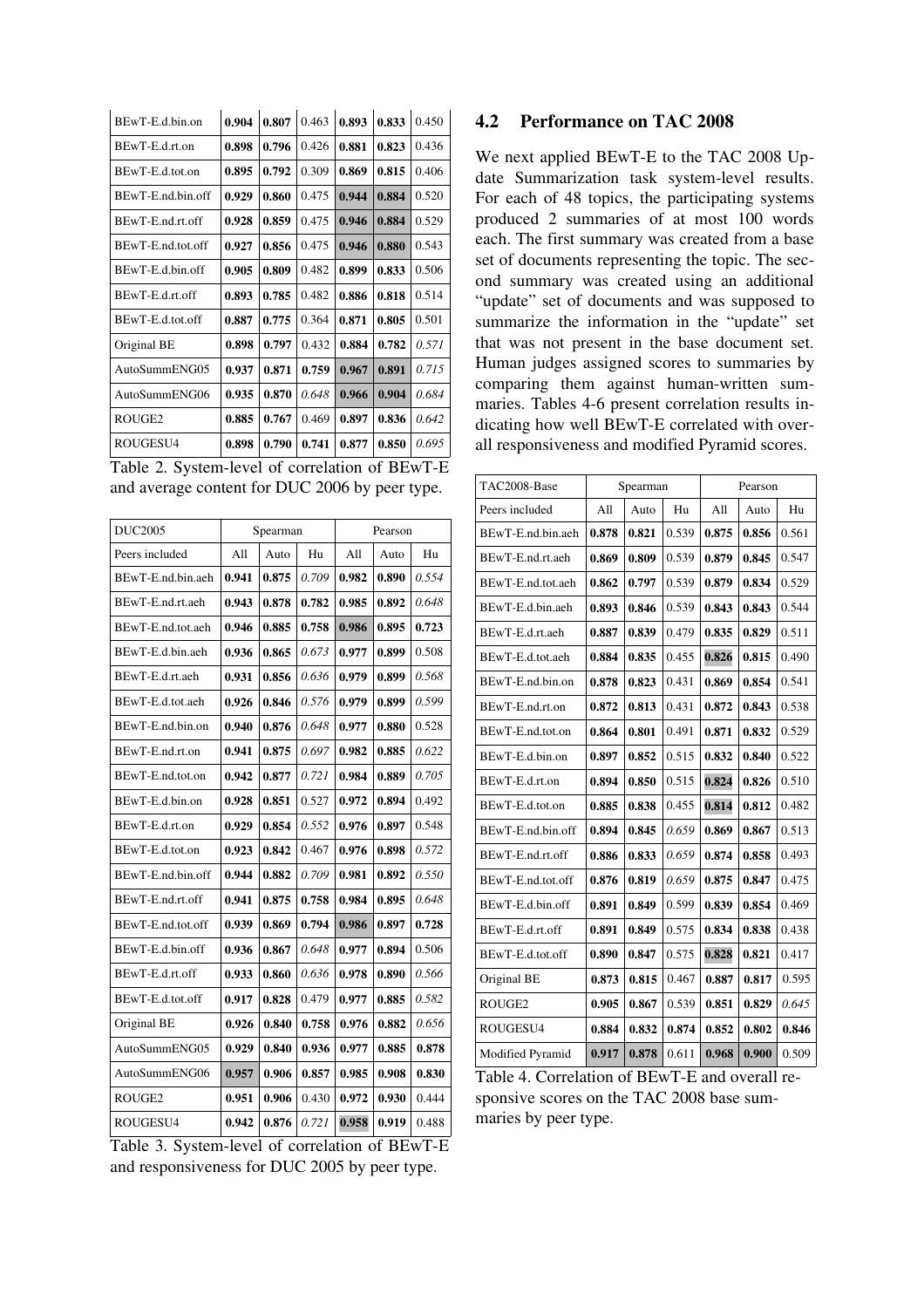| TAC2008-Base      | Spearman |       |       | Pearson |       |       |
|-------------------|----------|-------|-------|---------|-------|-------|
| Peers included    | All      | Auto  | Hu    | All     | Auto  | Hu    |
| BEwT-E.nd.bin.aeh | 0.955    | 0.935 | 0.857 | 0.907   | 0.955 | 0.684 |
| BEwT-E.nd.rt.aeh  | 0.957    | 0.937 | 0.833 | 0.910   | 0.952 | 0.654 |
| BEwT-E.nd.tot.aeh | 0.955    | 0.934 | 0.833 | 0.909   | 0.948 | 0.607 |
| BEwT-E.d.bin.aeh  | 0.961    | 0.944 | 0.952 | 0.879   | 0.945 | 0.746 |
| BEwT-E.d.rt.aeh   | 0.955    | 0.937 | 0.857 | 0.872   | 0.937 | 0.707 |
| BEwT-E.d.tot.aeh  | 0.953    | 0.934 | 0.833 | 0.861   | 0.928 | 0.648 |
| BEwT-E.nd.bin.on  | 0.959    | 0.941 | 0.881 | 0.906   | 0.954 | 0.774 |
| BEwT-E.nd.rt.on   | 0.957    | 0.938 | 0.833 | 0.908   | 0.952 | 0.750 |
| BEwT-E.nd.tot.on  | 0.956    | 0.936 | 0.810 | 0.907   | 0.948 | 0.709 |
| BEwT-E.d.bin.on   | 0.957    | 0.938 | 0.952 | 0.875   | 0.943 | 0.825 |
| BEwT-E.d.rt.on    | 0.959    | 0.942 | 0.929 | 0.867   | 0.935 | 0.786 |
| BEwT-E.d.tot.on   | 0.953    | 0.935 | 0.833 | 0.856   | 0.927 | 0.726 |
| BEwT-E.nd.bin.off | 0.954    | 0.933 | 0.905 | 0.901   | 0.954 | 0.691 |
| BEwT-E.nd.rt.off  | 0.957    | 0.937 | 0.881 | 0.906   | 0.954 | 0.669 |
| BEwT-E.nd.tot.off | 0.960    | 0.941 | 0.881 | 0.907   | 0.951 | 0.640 |
| BEwT-E.d.bin.off  | 0.952    | 0.933 | 0.905 | 0.878   | 0.945 | 0.735 |
| BEwT-E.d.rt.off   | 0.955    | 0.939 | 0.881 | 0.874   | 0.938 | 0.709 |
| BEwT-E.d.tot.off  | 0.953    | 0.936 | 0.881 | 0.867   | 0.927 | 0.669 |
| Original BE       | 0.934    | 0.904 | 0.762 | 0.917   | 0.913 | 0.663 |
| ROUGE2            | 0.936    | 0.907 | 0.857 | 0.869   | 0.907 | 0.544 |
| ROUGESU4          | 0.919    | 0.883 | 0.857 | 0.871   | 0.886 | 0.543 |
| Responsiveness    | 0.917    | 0.878 | 0.611 | 0.968   | 0.900 | 0.509 |

Table 5. Correlation of BEwT-E and modified Pyramid scores on the TAC 2008 base summaries by peer type.

| TAC2008-Update    |       | Spearman |       |       | Pearson |       |  |
|-------------------|-------|----------|-------|-------|---------|-------|--|
| Peers included    | A11   | Auto     | Hu    | A11   | Auto    | Hu    |  |
| BEwT-E.nd.bin.aeh | 0.928 | 0.894    | 0.743 | 0.860 | 0.926   | 0.521 |  |
| BEwT-E.nd.rt.aeh  | 0.928 | 0.893    | 0.802 | 0.875 | 0.924   | 0.610 |  |
| BEwT-E.nd.tot.aeh | 0.925 | 0.889    | 0.826 | 0.887 | 0.922   | 0.661 |  |
| BEwT-E.d.bin.aeh  | 0.924 | 0.888    | 0.719 | 0.837 | 0.910   | 0.621 |  |
| BEwT-E d rt aeh   | 0.926 | 0.890    | 0.778 | 0.846 | 0.903   | 0.670 |  |
| BEwT-E.d.tot.aeh  | 0.923 | 0.887    | 0.778 | 0.852 | 0.895   | 0.713 |  |
| BEwT-E.nd.bin.on  | 0.926 | 0.890    | 0.802 | 0.865 | 0.921   | 0.665 |  |
| BEwT-E.nd.rt.on   | 0.927 | 0.892    | 0.802 | 0.879 | 0.921   | 0.714 |  |
| BEwT-E.nd.tot.on  | 0.926 | 0.890    | 0.826 | 0.890 | 0.918   | 0.741 |  |
| BEwT-E.d.bin.on   | 0.927 | 0.892    | 0.886 | 0.843 | 0.904   | 0.725 |  |
| BEwT-E.d.rt.on    | 0.923 | 0.886    | 0.946 | 0.850 | 0.898   | 0.764 |  |
| BEwT-E.d.tot.on   | 0.917 | 0.877    | 0.850 | 0.854 | 0.889   | 0.786 |  |
| BEwT-E.nd.bin.off | 0.929 | 0.894    | 0.755 | 0.872 | 0.929   | 0.718 |  |
| BEwT-E.nd.rt.off  | 0.927 | 0.891    | 0.755 | 0.890 | 0.928   | 0.747 |  |

| BEwT-E.nd.tot.off  | 0.926 | 0.890 |       | $0.755 \mid 0.904$ | 0.926 | 0.752 |
|--------------------|-------|-------|-------|--------------------|-------|-------|
| BEwT-E.d.bin.off   | 0.923 | 0.885 | 0.826 | 0.856              | 0.914 | 0.776 |
| BEwT-E.d.rt.off    | 0.923 | 0.886 | 0.826 | 0.868              | 0.906 | 0.781 |
| BEwT-E.d.tot.off   | 0.916 | 0.875 | 0.826 | 0.877              | 0.895 | 0.777 |
| Original BE        | 0.917 | 0.877 | 0.683 | 0.905              | 0.912 | 0.464 |
| ROUGE <sub>2</sub> | 0.920 | 0.882 | 0.587 | 0.882              | 0.909 | 0.579 |
| ROUGESU4           | 0.927 | 0.893 | 0.898 | 0.835              | 0.901 | 0.796 |
| Modified Pyramid   | 0.948 | 0.925 | 0.695 | 0.980              | 0.949 | 0.741 |

Table 6. Correlation of BEwT-E and overall responsiveness scores on the TAC 2008 update summaries by peer type.

| x<br>TAC2008-Update |       | Spearman |          | Pearson |       |         |
|---------------------|-------|----------|----------|---------|-------|---------|
| Peers included      | All   | Auto     | Hu       | All     | Auto  | Hu      |
| BEwT-E.nd.bin.aeh   | 0.971 | 0.958    | 0.476    | 0.887   | 0.956 | 0.439   |
| BEwT-E.nd.rt.aeh    | 0.971 | 0.958    | 0.595    | 0.900   | 0.955 | 0.468   |
| BEwT-E.nd.tot.aeh   | 0.968 | 0.953    | 0.571    | 0.911   | 0.953 | 0.485   |
| BEwT-E.d.bin.aeh    | 0.970 | 0.956    | 0.500    | 0.868   | 0.943 | 0.543   |
| BEwT-E.d.rt.aeh     | 0.970 | 0.956    | 0.619    | 0.876   | 0.936 | 0.564   |
| BEwT-E.d.tot.aeh    | 0.968 | 0.954    | 0.619    | 0.882   | 0.928 | 0.586   |
| BEwT-E.nd.bin.on    | 0.967 | 0.952    | 0.595    | 0.893   | 0.951 | 0.642   |
| BEwT-E.nd.rt.on     | 0.966 | 0.950    | 0.595    | 0.904   | 0.950 | 0.617   |
| BEwT-E.nd.tot.on    | 0.965 | 0.950    | 0.571    | 0.913   | 0.948 | 0.594   |
| BEwT-E.d.bin.on     | 0.968 | 0.953    | 0.571    | 0.874   | 0.936 | 0.652   |
| BEwT-E.d.rt.on      | 0.965 | 0.949    | 0.690    | 0.880   | 0.930 | 0.660   |
| BEwT-E.d.tot.on     | 0.961 | 0.943    | 0.667    | 0.883   | 0.922 | 0.656   |
| BEwT-E.nd.bin.off   | 0.972 | 0.960    | 0.381    | 0.895   | 0.956 | 0.424   |
| BEwT-E.nd.rt.off    | 0.969 | 0.955    | 0.476    | 0.911   | 0.955 | 0.440   |
| BEwT-E.nd.tot.off   | 0.969 | 0.955    | 0.476    | 0.923   | 0.953 | 0.457   |
| BEwT-E.d.bin.off    | 0.970 | 0.956    | 0.690    | 0.884   | 0.944 | 0.650   |
| BEwT-E.d.rt.off     | 0.966 | 0.950    | 0.690    | 0.894   | 0.936 | 0.639   |
| BEwT-E.d.tot.off    | 0.960 | 0.941    | 0.786    | 0.902   | 0.925 | 0.631   |
| Original BE         | 0.957 | 0.938    | 0.190    | 0.915   | 0.943 | 0.054   |
| ROUGE2              | 0.959 | 0.942    | $-0.024$ | 0.896   | 0.942 | $-.014$ |
| ROUGESU4            | 0.952 | 0.931    | 0.357    | 0.859   | 0.925 | 0.333   |
| Responsiveness      | 0.948 | 0.925    | 0.695    | 0.980   | 0.949 | 0.741   |

Table 7. Correlation of BEwT-E and modified Pyramid scores on the TAC 2008 update summaries by peer type.

## 4.3 Effect of Transformations

In addition to studying the overall effect of the transformations, we examined the impact at the topic level. The base and update halves of the TAC data are treated separately, giving us a total of 241 topics including 96 from TAC and 145 from DUC. Tables 8 and 9 display these results.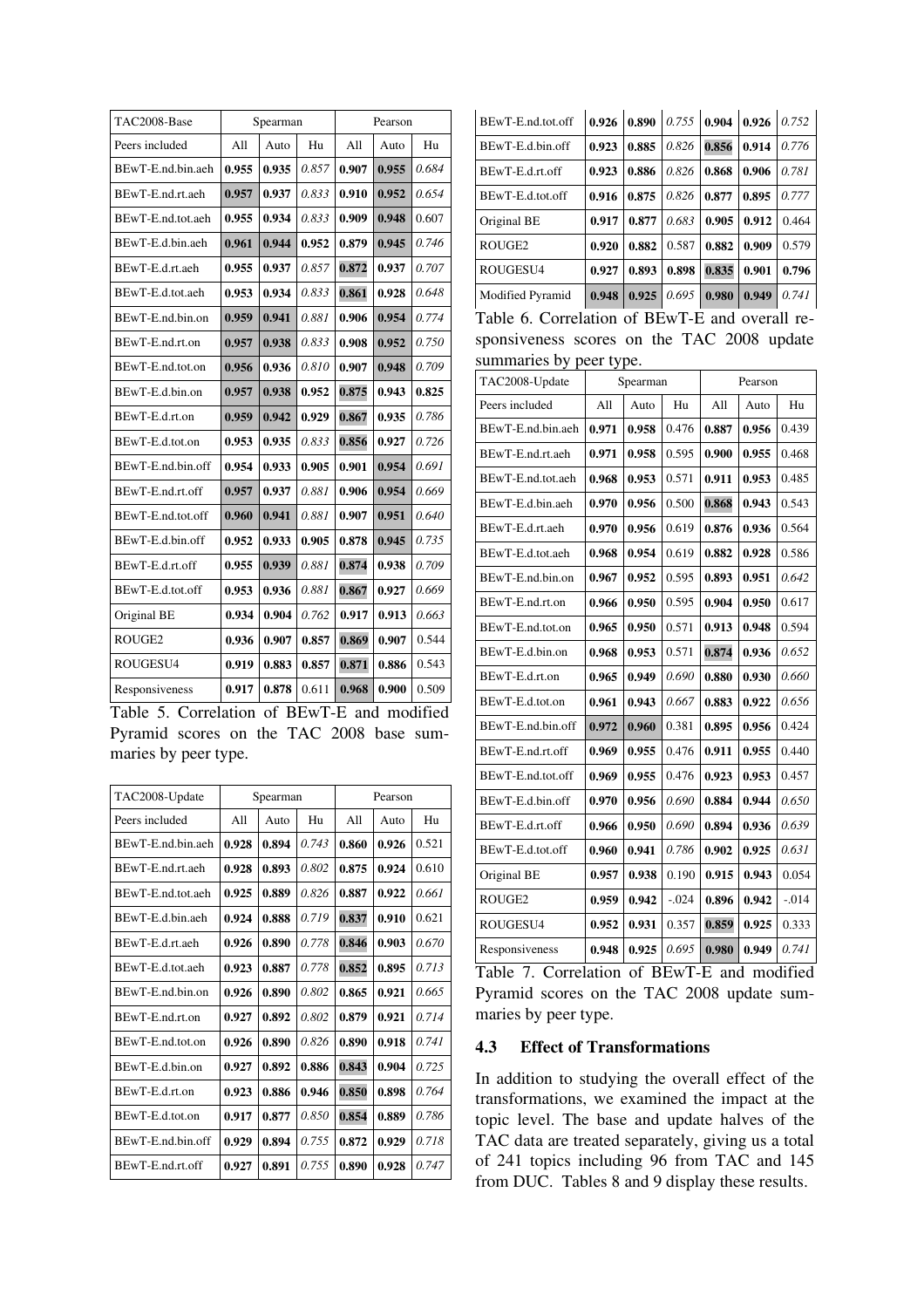| One Transform On                  |              | A11                      | Auto |                         | Human    |          |
|-----------------------------------|--------------|--------------------------|------|-------------------------|----------|----------|
|                                   | $+$          |                          | $+$  |                         | $+$      |          |
| Swap IS-A Nouns                   | 50           | 32                       | 46   | 25                      | 10       | 8        |
| Add/Drop Periods                  | 65           | 57                       | 66   | 51                      | 18       | 16       |
| Prenoun Noun $\leftrightarrow$ PP | 88           | 95                       | 91   | 86                      | 22       | 15       |
| Role                              | 7            | 8                        | 8    | 5                       | 1        | 3        |
| Nominalization                    | 48           | 46                       | 41   | 42                      | 12       | 11       |
| Denominalization                  | 48           | 39                       | 46   | 35                      | 10       | 7        |
| Adverb to Adjective               | 7            | $\overline{\mathcal{L}}$ | 3    | $\overline{\mathbf{4}}$ | 3        | 1        |
| Adjective to Adverb               | $\mathbf{1}$ | $\Omega$                 | 1    | $\Omega$                | $\Omega$ | $\Omega$ |
| Pronouns                          | 90           | 82                       | 84   | 84                      | 28       | 16       |
| <b>Names</b>                      | 94           | 98                       | 105  | 87                      | 41       | 30       |
| Abbreviations                     | 33           | 48                       | 35   | 44                      | 10       | 4        |
| De/lemmatize                      | 139          | 102                      | 138  | 103                     | 77       | 80       |
| Synonyms                          | 134          | 107                      | 127  | 114                     | 57       | 67       |
| Hyper/Hyponyms                    | 103          | 138                      | 96   | 145                     | 81       | 74       |
| Pertainyms                        | 119          | 111                      | 115  | 113                     | 42       | 44       |
| Mero/Holonyms                     | 74           | 72                       | 68   | 78                      | 23       | 15       |
| Prepositions                      | 50           | 57                       | 42   | 52                      | 9        | 16       |

Table 8. Total number of topics across DUC05– 07 and TAC08 whose responsiveness scores correlated better  $(+)$  or worse  $(-)$  after enabling exactly one transformation. Numbers in bold are statistically significant at .05.

| One Transform Off                 |     | A11 |     | Auto |     | Human |  |
|-----------------------------------|-----|-----|-----|------|-----|-------|--|
|                                   | $+$ |     | $+$ |      | $+$ |       |  |
| Swap IS-A Nouns                   | 65  | 72  | 57  | 66   | 14  | 10    |  |
| Add/Drop Periods                  | 49  | 72  | 44  | 70   | 19  | 13    |  |
| Prenoun Noun $\leftrightarrow$ PP | 114 | 122 | 112 | 123  | 44  | 47    |  |
| Role                              | 80  | 64  | 76  | 63   | 14  | 11    |  |
| Nominalization                    | 96  | 95  | 80  | 95   | 16  | 38    |  |
| Denominalization                  | 115 | 116 | 112 | 112  | 54  | 42    |  |
| Adverb to Adjective               | 7   | 11  | 6   | 6    | 1   | 3     |  |
| Adjective to Adverb               | 11  | 11  | 8   | 7    | 3   | 3     |  |
| Pronouns                          | 110 | 109 | 116 | 101  | 34  | 42    |  |
| <b>Names</b>                      | 103 | 95  | 89  | 107  | 30  | 38    |  |
| Abbreviations                     | 51  | 38  | 47  | 41   | 8   | 9     |  |
| De/lemmatize                      | 121 | 120 | 114 | 127  | 77  | 79    |  |
| Synonyms                          | 113 | 128 | 115 | 126  | 70  | 68    |  |
| Hyper/Hyponyms                    | 140 | 101 | 153 | 88   | 71  | 86    |  |
| Pertainyms                        | 118 | 113 | 113 | 117  | 41  | 41    |  |
| Mero/Holonyms                     | 70  | 76  | 69  | 76   | 19  | 22    |  |
| Prepositions                      | 85  | 128 | 98  | 105  | 26  | 52    |  |

Table 9. Total number of topics across DUC05-07 and TAC08 whose responsiveness scores correlated better or worse after exactly

one transformation is disabled. Numbers in bold are statistically significant at .01.

While the transformations do not provide statistically significant improvements in the overall correlation scores for the DUC05-DUC07 and TAC08 datasets after the individual topic scores have been averaged, the transformations do have a generally positive impact at the individual topic level. Tables 10 and 11 show the effect of enabling all transformations or all transformations except Hyper/Hyponyms on a per topic basis for the DUC05–07 and TAC08 datasets.

|                   | All |     | Auto |     | Human  |    |
|-------------------|-----|-----|------|-----|--------|----|
|                   | $+$ |     | $+$  |     | $^{+}$ |    |
| DUC07             | 29  | 16  | 24   | 21  | 15     | 13 |
| DUC <sub>06</sub> | 24  | 26  | 20   | 30  | 15     | 15 |
| DUC <sub>05</sub> | 29  | 21  | 33   | 17  | 24     | 13 |
| TAC08 Base        | 22  | 26  | 22   | 26  | 16     | 20 |
| TAC08 Update      | 19  | 29  | 17   | 31  | 11     | 15 |
| Total             | 123 | 118 | 116  | 125 | 81     | 76 |

Table 10. Number of topics whose responsiveness score correlated better or worse to BEwT-E when all transformations are turned on.

|                   | All |    | Auto |    | Human  |    |
|-------------------|-----|----|------|----|--------|----|
|                   | $+$ |    | $+$  |    | $^{+}$ |    |
| DUC07             | 26  | 19 | 31   | 14 | 11     | 17 |
| DUC <sub>06</sub> | 30  | 20 | 29   | 21 | 14     | 16 |
| DUC05             | 38  | 12 | 35   | 15 | 18     | 19 |
| TAC08 Base        | 25  | 23 | 24   | 24 | 13     | 23 |
| TAC08 Update      | 27  | 21 | 23   | 25 | 11     | 15 |
| Total             | 146 | 95 | 142  | 99 | 67     | 90 |

Table 11. Number of topics whose responsiveness score correlated better or worse when all transformations are turned on except Hyper/Hyponyms. Numbers in bold are significant at .01.

### 5 Conclusions and Future Work

While we are pleased with the overall results of the BEwT-E, we are curious as to why the transformations did not help more and would like to examine what mistakes they made and how to improve their effectiveness. We are also surprised that the *root* tallying strategy tends to be more consistent than *total*, which is the tallying method that corresponds to the popularity score currently used in the Pyramid Method. As ex